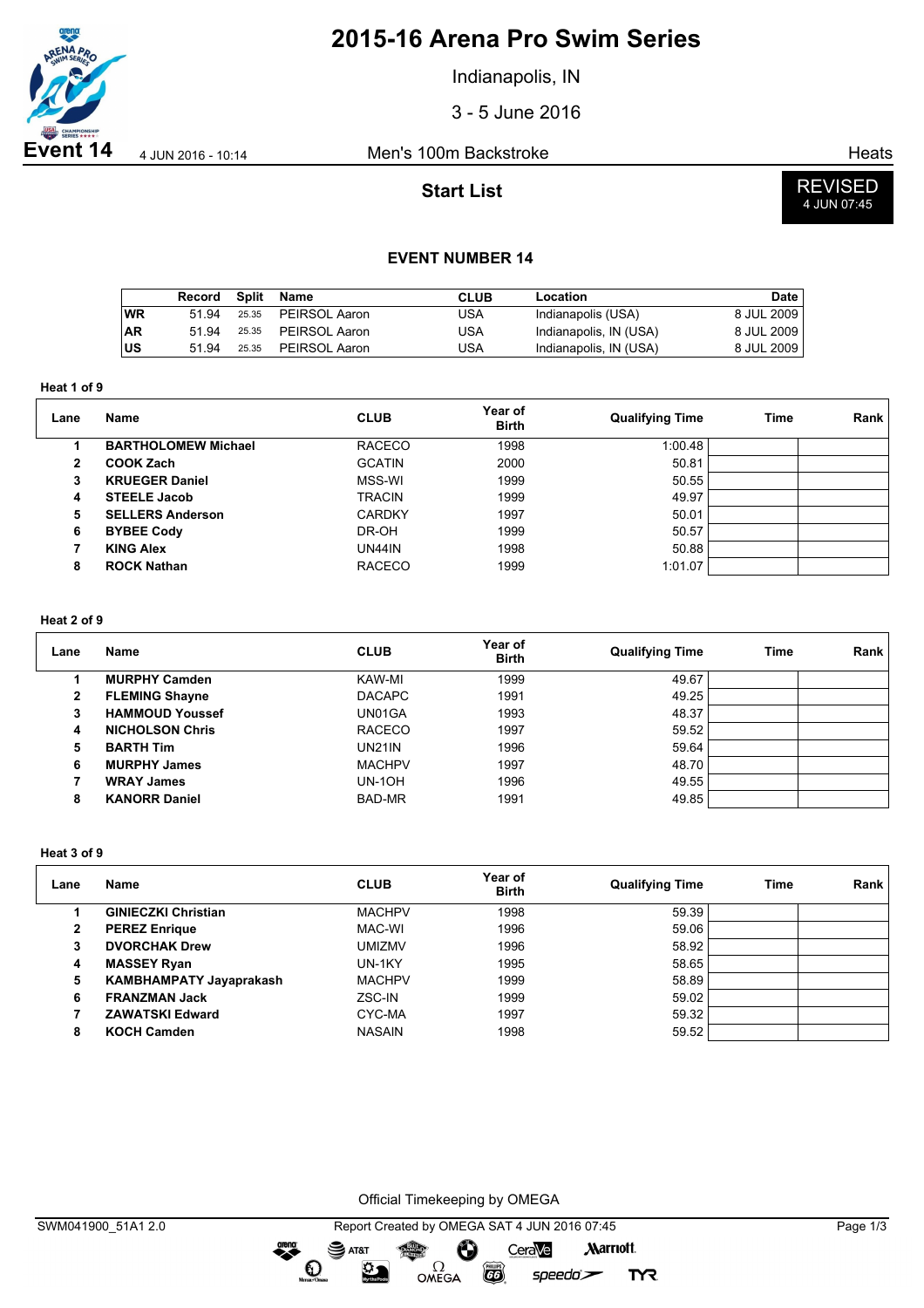

# **2015-16 Arena Pro Swim Series**

Indianapolis, IN

3 - 5 June 2016

**Event 14** 4 JUN 2016 - 10:14 Men's 100m Backstroke Heats

## **Start List**



# **EVENT NUMBER 14**

**Heat 4 of 9**

| Lane | Name                     | <b>CLUB</b>   | Year of<br><b>Birth</b> | <b>Qualifying Time</b> | Time | Rank |
|------|--------------------------|---------------|-------------------------|------------------------|------|------|
|      | <b>DAVIS Wyatt</b>       | CSC-IN        | 2001                    | 58.58                  |      |      |
| 2    | <b>SEBASTIAN Ryan</b>    | CW-MI         | 1996                    | 58.32                  |      |      |
| 3    | <b>PRECIOUS Jacob</b>    | $UN-1OH$      | 1996                    | 58.17                  |      |      |
| 4    | <b>THOMAS Jacob</b>      | UN33IN        | 1996                    | 57.87                  |      |      |
| 5    | <b>KOVAC Danny</b>       | <b>FASTCO</b> | 2000                    | 58.08                  |      |      |
| 6    | <b>SCHAETZLE Griffin</b> | <b>UMIZMV</b> | 1997                    | 58.20                  |      |      |
|      | <b>ASHLEY Anthony</b>    | <b>UMIZMV</b> | 1996                    | 58.52                  |      |      |
| 8    | <b>KEENAN Drew</b>       | <b>IST-IN</b> | 1997                    | 58.64                  |      |      |

#### **Heat 5 of 9**

| Lane | <b>Name</b>              | <b>CLUB</b>   | Year of<br><b>Birth</b> | <b>Qualifying Time</b> | <b>Time</b> | Rank |
|------|--------------------------|---------------|-------------------------|------------------------|-------------|------|
|      | <b>MORALES Yeziel</b>    | PUR-US        | 1996                    | 57.23                  |             |      |
| 2    | <b>ROSS Jordan</b>       | SA-GA         | 1997                    | 57.17                  |             |      |
| 3    | <b>TOETZ Alex</b>        | UN34IN        | 1994                    | 57.15                  |             |      |
| 4    | <b>KEAVENEY Mark</b>     | UN06GA        | 1995                    | 57.02                  |             |      |
| 5    | <b>MCGOVERN Wes</b>      | UN30IN        | 1997                    | 57.09                  |             |      |
| 6    | <b>YOUNG Joe</b>         | UN35IN        | 1997                    | 57.15                  |             |      |
|      | <b>DEMERCURIO Jacob</b>  | UN-1KY        | 1997                    | 57.19                  |             |      |
| 8    | <b>GOERZEN Alexander</b> | <b>BUZZGA</b> | 1994                    | 57.69                  |             |      |

#### **Heat 6 of 9**

| Lane | Name                   | <b>CLUB</b>   | Year of<br><b>Birth</b> | <b>Qualifying Time</b> | Time | Rank |
|------|------------------------|---------------|-------------------------|------------------------|------|------|
|      | <b>WALTON Alex</b>     | <b>UMIZMV</b> | 1996                    | 56.97                  |      |      |
| 2    | <b>QUALLEN Joshua</b>  | UN-1KY        | 1994                    | 56.92                  |      |      |
| 3    | <b>BECKMAN James</b>   | <b>IST-IN</b> | 1996                    | 56.83                  |      |      |
| 4    | <b>ALBIERO Nicolas</b> | <b>CARDKY</b> | 1999                    | 56.76                  |      |      |
| 5    | <b>FONG Francis</b>    | SIN-US        | 2000                    | 56.78                  |      |      |
| 6    | <b>WHITAKER Aaron</b>  | CW-MI         | 1995                    | 56.86                  |      |      |
|      | <b>TESONE Nolan</b>    | UN-1KY        | 1993                    | 56.93                  |      |      |
| 8    | <b>CURTIS Dylan</b>    | DR-OH         | 1997                    | 57.01                  |      |      |

Official Timekeeping by OMEGA

dreng:

SWM041900\_51A1 2.0 Report Created by OMEGA SAT 4 JUN 2016 07:45 Page 2/3 SAT&T CeraVe **Marriott** Ô OMEGA  $\mathbf O$  $\sum_{n=1}^{\infty}$  $\overline{G}$  $speedo$ 

**TYR**